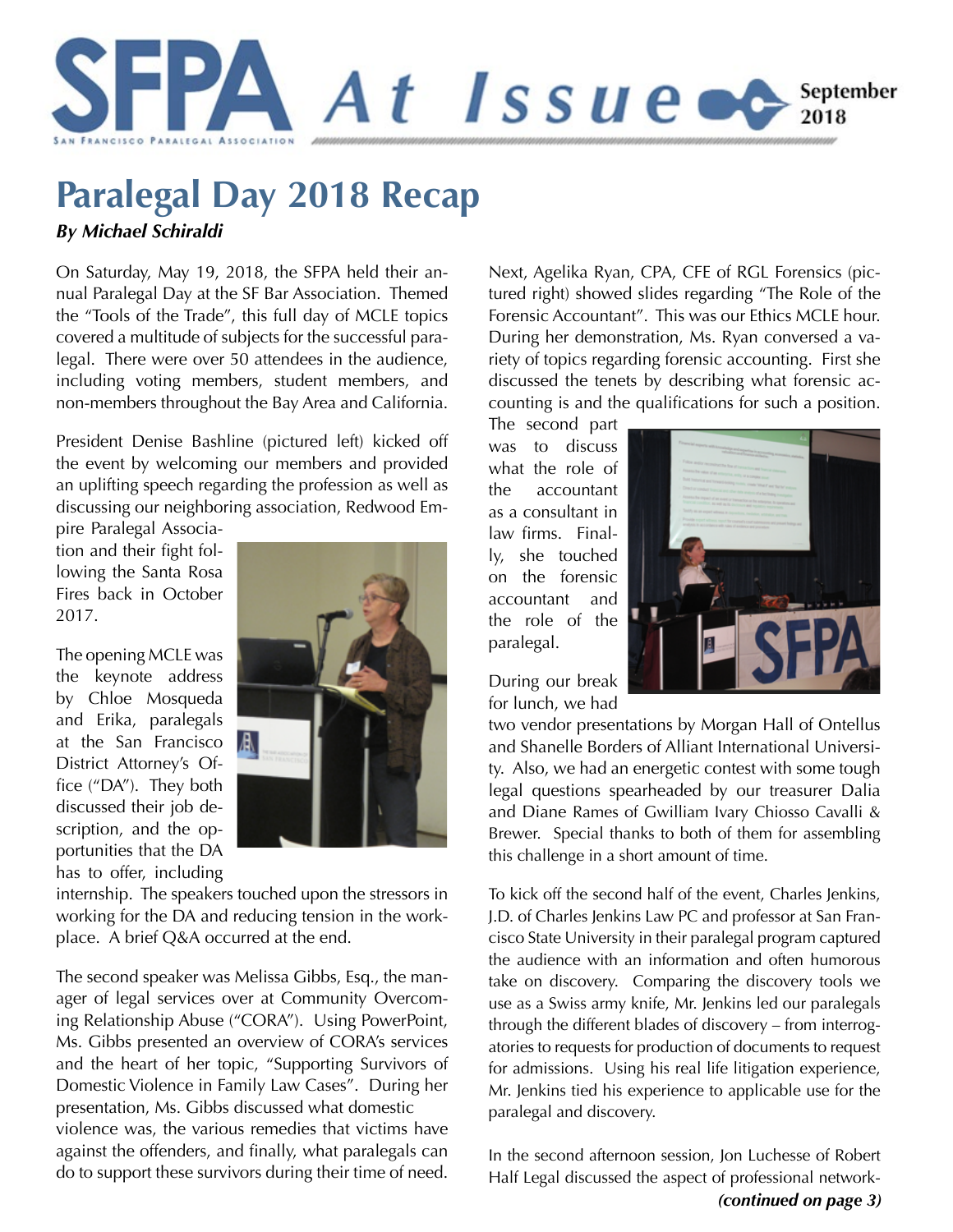**Theresa Rettinghouse** is CAPA's Paralegal of the Year for 2018.

Theresa has been a Paralegal since June 2014, completing her coursework at California State University Easy

Bay. Prior to graduation, Theresa joined the SFPA as a student member. She soon began her involvement with the Pro Bono Committee, bringing with her a commitment to service that defines her work with the SFPA. Theresa is now the Chairman of the SFPA Community Service and Pro Bono Committee.

Theresa has initiated relationships with several of the

groups we now work with. The Transgender Law Center has been her most recent Pro Bono outreach effort, and it is with pride that we report that the SFPA has contributed ten new volunteer trainees to the TLC since we began. While helping strengthen our relationships with our



The other keynote speaker was the Honorable Eric V. Issac, Commissioner currently in the Family Law Court in Riverside County. Going through the ABCs of courtroom decorum and etiquette, Commissioner Issac discussed the importance of civility and professionalism when in the throes of battle in litigation while in Court. His thoughtful and at time humorous presentation informed presentation attendees how to best conduct oneself in the courtroom, and among other litigation professionals, and his valuable advice was enthusiastically welcomed. At the conclusion of the conference it was announced that our home town, San Francisco, will be hosting next year's CAPA education conference in June 2019. Next June's event promises to be an exciting and stellar MCLE day as the conference returns to San Francisco after an eight year absence. More details to follow! We would like to thank CAPA for putting on a tremendous event and to all of the speakers and exhibitors.  $\bullet\bullet$ 

Back on June 23, 2018, the California Alliance of Paralegal Associations ("CAPA") held their pearl anniversary of their annual education conference held at the Atrium Hotel in Irvine, California. Right across the street from John Wayne Airport in Orange County, the 30th Annual CAPA Education Conference was an informative and interesting MCLE event that had four different tracks and two keynote speakers. Other interesting speakers included the Honorable Mitch Dembin on Technology Competency Requirements, Mr. Umholtz's employment discussion, Where the Money Goes – Wrong!, concrete examples of UPL (unauthorized practice of law) by Professor and Director of Paralegal Studies of George Washington University, Toni Marsh, and an eye-opening examination into electronic surveillance/social media by Brent Sims of Digistream.

judicial disciplinary process works.

The four tracks were employment/labor, advanced litigation, e-tech, and corporate law. Each track had a total of four speakers, with one hour of ethics MCLE available in each section. The nice thing was the ability for an attendee to hop around the different topic divisions throughout the day. One was not confined to a particular theme, but had the ability to pick and choose among the presentations he or she found the most intriguing and worthwhile. The day started with a scintillating presentation by Dr. Michael Moodian, where he described his role within the California Commission on Judicial Performance, and explained how the One of the most exciting moments of the day was when the SFPA's own Theresa Rettinghouse took home the gold and won Paralegal of the Year as awarded by CT Corp! (See feature within At Issue for further information regarding Theresa.) Due to her commitment to the Community Service and Pro Bono committees at SFPA, her continuing education, and her paralegal skills at Lozean Drury LLP, she was awarded Paralegal of the Year. First runner-up was Lisa Quiroz of FPA (Fresno Paralegal Association), and second runner-up was Gina Map of ICAP (Inland County Paralegal Association). Congratulations to all three women for their accomplishments!

In her very spare time, she enjoys reading, hiking and birdwatching, and spending time with her family.

The day concluded with Michael Greathouse, Esq. and a presentation on "Recent Development in E-Discovery". Utilizing PowerPoint, Mr. Greathouse provide an updated on the Federal Rules of Civil Procedure ("FRCP" on e-discovery highlighting new case law that will affect



Finally, thank you to all of our attendees at this event. We hope to see you at our Annual Meeting on Friday October 19, 2018.

groups, Theresa has worked tirelessly to train new members to assume leadership roles on the committee. This approach has made the Pro Bono Committee the strong draw to our membership that it is.

Her efforts go beyond the SFPA. Theresa has a degree in Zoology and experience as a Field Biologist. Her previous work included a project studying avian risk behavior and mortality assessment in the Livermore Altamont Pass Wind Resource Area. Becoming a paralegal offered Theresa an opportunity to bring together different interests. Her love of biology is something she continues to pursue as a volunteer for the U.S. Fish and Wildlife Service to watch and record data for the California Least Tern habitat in Alameda. She has also volunteered as a paralegal at the Center for Biological Diversity in Oakland.

Theresa is a full time paralegal at Lozeau Drury LLP, the Oakland environmental law firm representing non-profit environmental and recreational groups, labor organizations, neighborhood associations, and Indian tribes.

ing for both the newly minted and seasoned veterans of the paralegal professions. After dispersing some tips, Mr. Luchesse engaged with the crowd for a spirited question and answer session. Major props to our audience

who peppered Jon with queries left and right, and a tip of the hat to Jon for handling the heat.

discovery in the future. Additionally, a brief, recent history on e-discovery, including recent FRCP amendments.

Overall, it was a great event exposing paralegals to different tools of the trade.

We greatly and profusely thank Chloe Mosqueda, Erika, Melissa Gibbs, Esq., Agelika Ryan, CPA, CFE, Charles Jenkins, J.D., Michael Greathouse, Esq., and Jon Luchesse for speaking at this year's event. Special thanks to Morgan Hall of Ontellus and Shanelle Borders of Alliant International University for our two great vendors at the meeting.

# **CAPA PARALEGAL OF THE YEAR 2018 Paralegal Day Recap** *(continued from page 1)*

### **30th Annual CAPA Education Conference Recap** *By Michael Schiraldi*

### UPCOMING EVENTS – MARK YOUR CALENDARS

**CCP Exam** – September 8, 2018. CCSF, San Francisco, CA.

**CAPA GOAL Webinar** "PDF Adobe Pro DC Acrobatics" – September 12, 2018, E-mail *[info@sfpa](mailto:info%40sfpa.com?subject=CAPA%20Goal%20Webinar).com* for link

**CCP Exam** – September 29, 2018, Riverside County.

**CAPA GOAL Webinar** "PDF Adobe Pro DC Acrobatics" – October 10, 2018, E-mail *[info@sfp](mailto:info%40sfpa.com?subject=CAPA%20Goal%20Webinar)a.com* for link

**SFPA 46th Annual Meeting** – October 19, 2018, Bar Association of San Francisco, 301 Battery Street, 3rd floor, S.F. Details to follow.

**CCP Exam** – November 2, 2018, De Anza College, Cupertino.

**SFPA Pro Bono Committee Meeting** – November 3, 2018. Offsite location confirmed via email.

**SFPA Paralegal Day** – May 18, 2019. Details to follow.



San Francisco Paralegal Association 1 Sansome Street, Ste. 3500 San Francisco, CA 94104-4448  $(415)$  946-8935 info@sfpa.com



www.sfpa.com

At Issue is published on a quarterly basis. If you would like to contribute content for submission to our newsletter, please send your inquiry to info@sfpa.com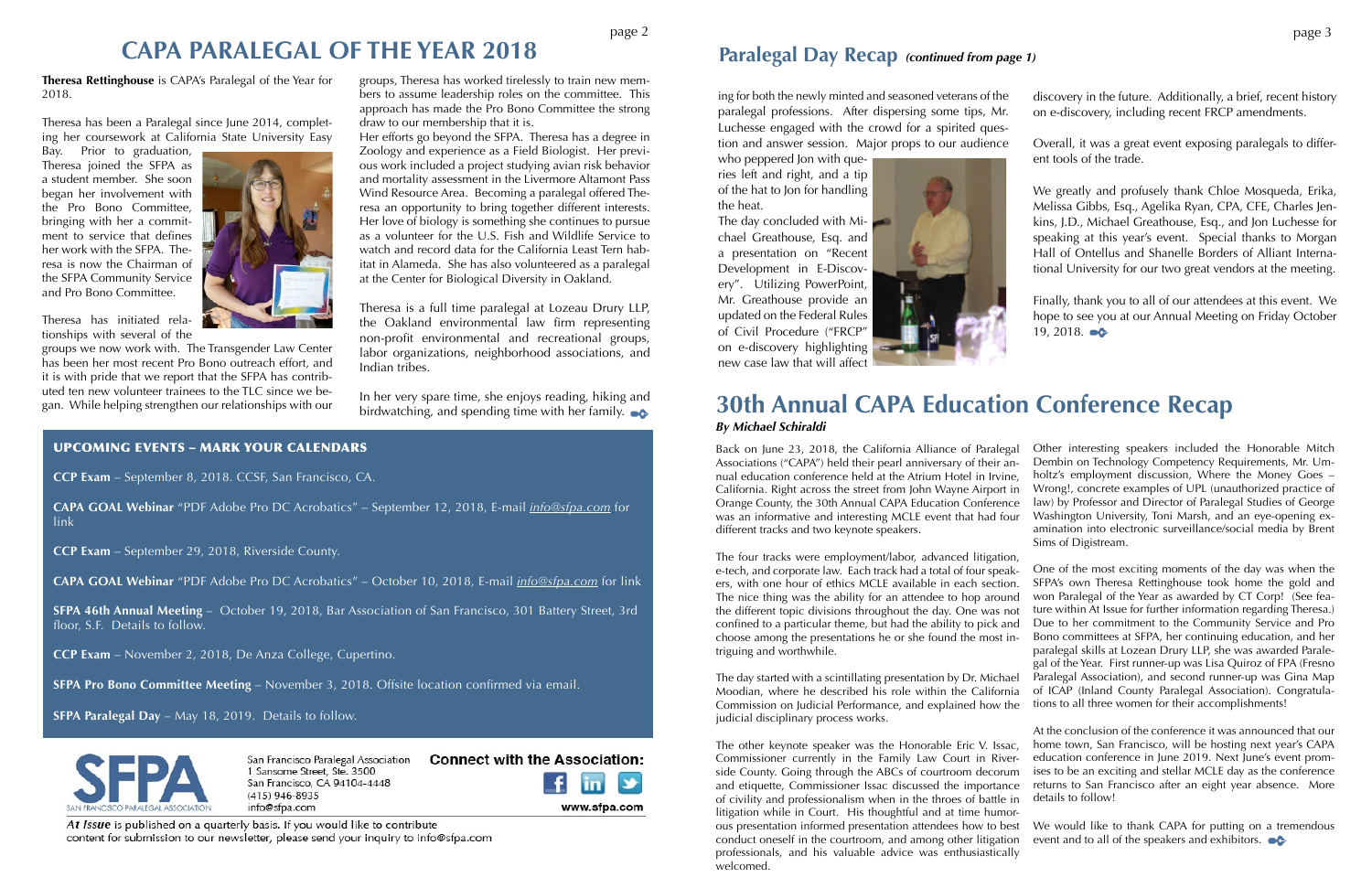*EDITOR'S NOTE:* This article provides perspective from a civil litigation viewpoint.

Picture a Swiss Army knife and all the tools it contains. From sharp blades to the screwdrivers to the can opener and the handy dandy wine opener, the Swiss Army knife is an all in one instrument to handle any of life's activities in the palm of your hand.

To borrow a recent analogy from Professor Charlie Jenkins at the SFPA's Paralegal Day, discovery is like a Swiss Army knife. Discovery has many implements we can use to flesh out information. From interrogatories to document requests to medical examinations, both Plaintiffs and Defendants have varied ways in obtaining information to help their case. These many tools come into play in nearly every lawsuit.

Discovery is essential. It is the reason why this stage is the longest in litigation. Discovery can either make or break your case. We try to gain as much information as we can to support our claim or defuse the lawsuit. Your firm's ability in surfacing evidence to prove or disprove the allegations will lead to the ultimate success.

Part of the process that falls upon paralegals is to draft responses and objections to the various discovery tools, propounded throughout the case. While the attorney will finalize the documents, the paralegal is the primary conduit in gathering the evidence in providing substantial responses.

The following offers some thoughts and basics when responding and objecting to some various discovery requests.

#### **Helpful Tactics**

#### **It Comes Standard**

There are three main types of written discovery: interrogatories, requests for production of documents, and requests for admissions. See generally California Code of Civil Procedure ("CCP") §§ 2030.010, et. seq., 2031.010, et. seq., 2033.010, et. seq.

Before even responding to the questions, most firms begin with a preface paragraph, which lays out a litany of objections and that the party will respond based on information and documents that are presently available. While discovery is the longest stage, it occurs at various points. Sometimes the requests come in when not all documents are readily available or not obtained yet. This opening paragraph sets the tone. It should provide that the party will make a good faith effort to respond and

since the discovery process is ongoing, reserves the right to supplement or amend later. This is extremely important to include, because when subsequent discovery facts or documents are uncovered, you can supplement your responses to include those.

It is helpful to use samples from other cases to base your discovery responses on. For example, car accidents cases usually have the same type of format and objections with other car accidents cases. Although the facts are the same, your firm definitely has same favorite objections they like for written interrogatories or requests. Use them!

#### **Get the Lead Out**

When the discovery comes in, you want to evaluate and consider what you need from the client and what you already have. If you need information from your client, you may want to draft sample responses of everything that you can respond to that is in your file and then have the client review it. Any details that you do not have, you may want to highlight or bold the question so that the person knows he or she needs to respond. When it comes to drafting, you want to make the process as easy as possible without complications.

Make sure you give yourself plenty of leeway in responding to the discovery timely (whether by statute or your firm's deadline). Do not wait until the last minute.

#### **Documents Everywhere, But What to Produce?**

The key when producing documents is the organization of your case's file. Make sure you create a directory (or a paper stack) of items that you are going to produce to the other side that are relevant to the questions. It may be helpful to create an online folder repository to each request for production, then start gathering responsive, non-privilege documents. Ultimately, the attorney will decide. You want to ensure which documents are responsive to which request/question and provide all the information to the attorney so that he or she can make the decision. Another helpful tool is to bates stamp your document production. Although there is no specific rule that requires parties to label, it is extremely helpful.

A final note on responding. If after you search, the client searches, and the attorney searches the case's documents, and you do not have possession, you must make a representation that a diligent search occurred. See CCP §2031.230.

#### **Do You Have a Protocol?**

Vehicle, site, and object inspections are common discovery devices used for physical things. One of the common details overlooked is whether there is a protocol or scope

## *SFPA's Featured Paralegal*



*Meagan Spencer* is a defense civil litigation paralegal for State Farm and currently works at Philip M. Andersen & Associates, the Pleasanton Claims Litigation Counsel office. She handles a large volume of personal injury cases from service of complaint through trial. She has been with State Farm since moving to California just over two years ago. Meagan also handled sim-

ilar defense civil litigation cases in her hometown of Lafayette, Louisiana for six years prior to moving to the Bay Area.

Meagan decided when she was only 16 years old that she wanted to pursue a career as a paralegal, and did just that right out of high school. She attended Husson University in Bangor, Maine where she obtained her Bachelor of Science Degree in Paralegal Studies. Thereafter, she moved back to Louisiana to begin her career as a paralegal and never looked back.

Meagan was an active member of the Lafayette Paralegal Association in Louisiana for several years where she previously held the offices of Corresponding Secretary and Secretary. Meagan is genuinely excited to finally be a part of another paralegal association. She loves being surrounded by people with a wealth of knowledge in her career whom she can learn from.

When not working, Meagan loves doing a variety of outdoor activities with her husband and German Shepherd, but especially enjoys hiking. In that regard, she feels especially blessed to be living in a state as beautiful as California. If not outside, you can often find her painting, curling up with a good book, or playing video games.

of how the inspection will occur. If you are the party who is in possession of the item or the site, it seems important as to what the other party will do to the tangible thing or location. Will they photograph? Are they going to videotape? Will their experts do various tests? How will the parties be able to test and preserve the evidence without damaging or destroying it?

You need to be able to establish these details before the examination starts. Always ask the opposing side for a protocol of what they intend to do and/or not do. To borrow the old public service announcement, the more you know and knowing is half the battle.

#### **Doctor, Doctor, Mr. M.D.**

Defense or independent medical exams are tools that are often used when Plaintiffs claim for physical or mental injuries. CCP §2032.210, et. seq. provides that the defense may conduct such examinations.

However, that does not excuse the Plaintiffs' firms from objecting to an overbroad notice of a medical examination. It is true that when one files a lawsuit for physical injuries, that person is putting those conditions and areas of the body at issue. However, this does not mean one has placed the entire medical history at issue simply by filing a lawsuit. See Britt v. Superior Court (1978) 20 Cal.3d 844, CCP §2032.020(a). The point in objecting is to place a limit, as most defense/independent medical examination notices are purposely overbroad.

These are some areas to look for when responding to the medical examination notice:

- Vocational specialists/life care planners' attendance. Under the Code, there is no provision for their presence at the examination.
- Medical History this is not twenty questions; it is supposed to be a physical examination. While appropriate to ask some questions regarding the injuries and current conditions, a broad medical history is beyond the scope and is cumulative. See CCP §2019.030. Remember – the doctor will have the medical records ahead of the examination so he or she will presumably know the history.
- Allowed to attend and record. Pursuant to CCP §2032.510, the attorney or representative is allowed to attend the examination and audiotape. When you are objecting to the notice, add this section into the document to give notice to the other side. For psychological/neuropsychological examinations, attorneys may not be present. However, the client may record the exam.

These are some suggestions to the multitude of the challenges that we face. Our job is to seize the initiative when responding and objecting to the discovery so that we may impress our peers, attorneys, and bosses, and to achieve success.

*Michael Schiraldi is a paralegal at The Brandi Law Firm, and current SFPA board member and CAPA Director. He resides in San Francisco.*

# **Responding & Objecting to Discovery** *by Michael Schiraldi*